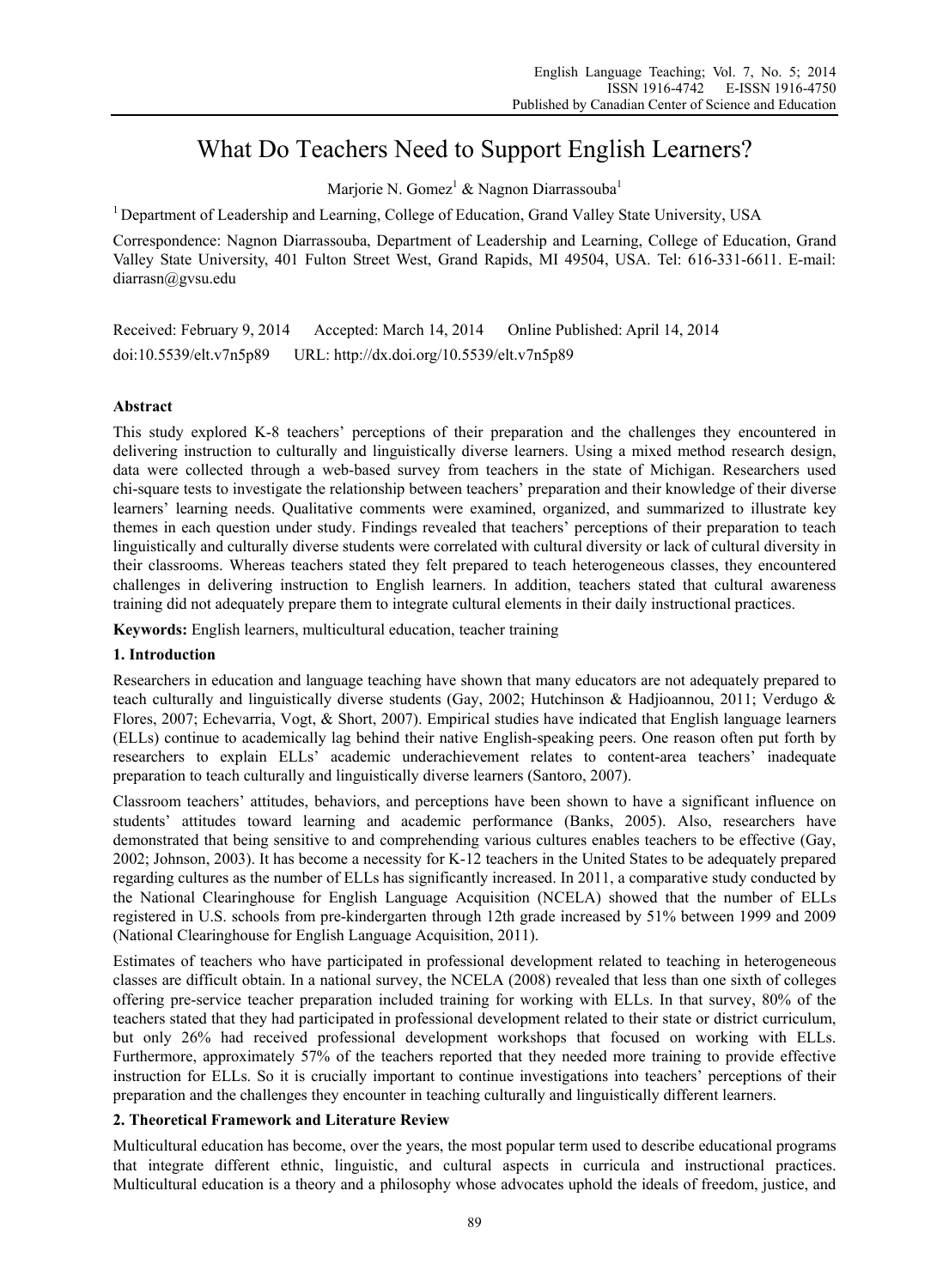equality to help develop the intellectual competencies of children from various social-cultural groups who have been historically marginalized (Sleeter, 2008; Nieto, 2002).

The works of Banks (2005), Gay (2000, 2002, 2010), and Nieto (2000, 2002) on multiculturalism have been widely used by educational organizations to develop programs, courses, and projects in multicultural education. They have been fervent advocates of an education that incorporates the ideals of democracy, social justice, pluralism, and equality. J. Banks and C. Banks (1997) have argued that school reforms that incorporate ideologies of pluralism and equality have the potential to contribute to broader social reforms, empowering all individuals. Such reforms should be unbiased and reflect understanding and acceptance of all students, considered within parameters of critical pedagogy and based on high expectations for all learners (J. Banks & C. Banks, 1997; Nieto, 2002).

Banks (2005), Gay (2000), and Nieto (2002) have argued that multicultural education plays an important role in preparing teachers to meet the challenges in diverse classrooms. Banks has focused on curricula, Gay has focused on pedagogy, and Nieto has focused on education for social justice. Over time, Gay (2010) and Nieto (2000, 2002) have demonstrated that culturally relevant and responsive practices hold great potential for shaping academic outcomes for all students.

The preparation of teachers to work with ELLs has been well documented. However, most literature has focused on the preparation of language specialists such as English as a second language (ESL) or bilingual teachers (Lucas, Villegas, & Freedson-Gonzalez, 2008; Arias, Garcia, Harris-Murria, & Serna, 2010). Conversely, little research has been collected about the kind of preparation received by mainstream and disciplinary teachers who teach ELLs, and the knowledge they have regarding the educational needs of this diverse student group (Lucas et al., 2008).

## *2.1 Culturally Responsive Teaching*

Research has conclusively shown that teachers who have developed multicultural competency are likely to be more successful at meeting heterogeneous learners' academic needs. Findings from empirical studies have been consistent regarding four major themes: (a) the development of culturally responsive teaching, (b) understanding of diverse learners' backgrounds, (c) adapting curricula to different cultures and backgrounds, and (d) holding high expectations for all learners (Gay, 2000; Arias et al., 2010; Darling-Hammond, 2006).

Gay (2000) has defined culturally responsive teaching as "the cultural knowledge, prior experiences, frames of reference, and performance styles of ethnically diverse students to make learning encounters more relevant to and effective for them" (p. 29). A culturally responsive teacher affirms students' identities by using their backgrounds as resources to teach and learn. Students have local funds of knowledge that can be utilized to validate their identities as knowledgeable individuals and as a foundation for future learning (Gonzalez & Moll, 2002). Teachers who respect cultural differences are apt to believe that all students are capable learners, even when students enter school with ways of thinking, talking, and behaving that contrast with the dominant cultural model (Gay, 2002; Villegas & Lucas, 2002). Moreover, culturally responsive teachers see themselves as responsible and capable intermediaries to bring about educational changes that will make schools responsive to all students.

Culturally responsive teaching moves beyond tolerance toward acceptance, which helps students incorporate their linguistic, cultural, and background resources into all aspects of schooling (Gay, 2002). Culturally responsive teaching is an important factor in all efforts that aim to improve the ability of future teachers to deal with the complex circumstances of contemporary schooling, which is increasingly influenced by ELLs (Karatzia-Stavlioti, Roussakis, & Spinthourakis, 2009). Culturally responsive teaching requires that teachers change their methods to support the academic achievements of all students, especially ELLs, whose academic achievements and expectations are often lower than those of their English-speaking counterparts.

In a study about the development of culturally responsive teaching competencies and the implications for teacher education, Siwatu (2007) found that teachers who were culturally responsive were effective in their ability to connect with students from diverse cultural backgrounds. They helped students feel like important members of the classroom. In a similar vein, Siwatu's study—drawn from a population of 275 pre-service teachers enrolled in two teacher education programs in the Midwest—showed that there is a correlation between culturally responsive competence and culturally responsive outcomes. In other words, teachers who are successful in executing culturally responsive teaching practices tend to believe in the positive outcomes associated with culturally responsive pedagogy.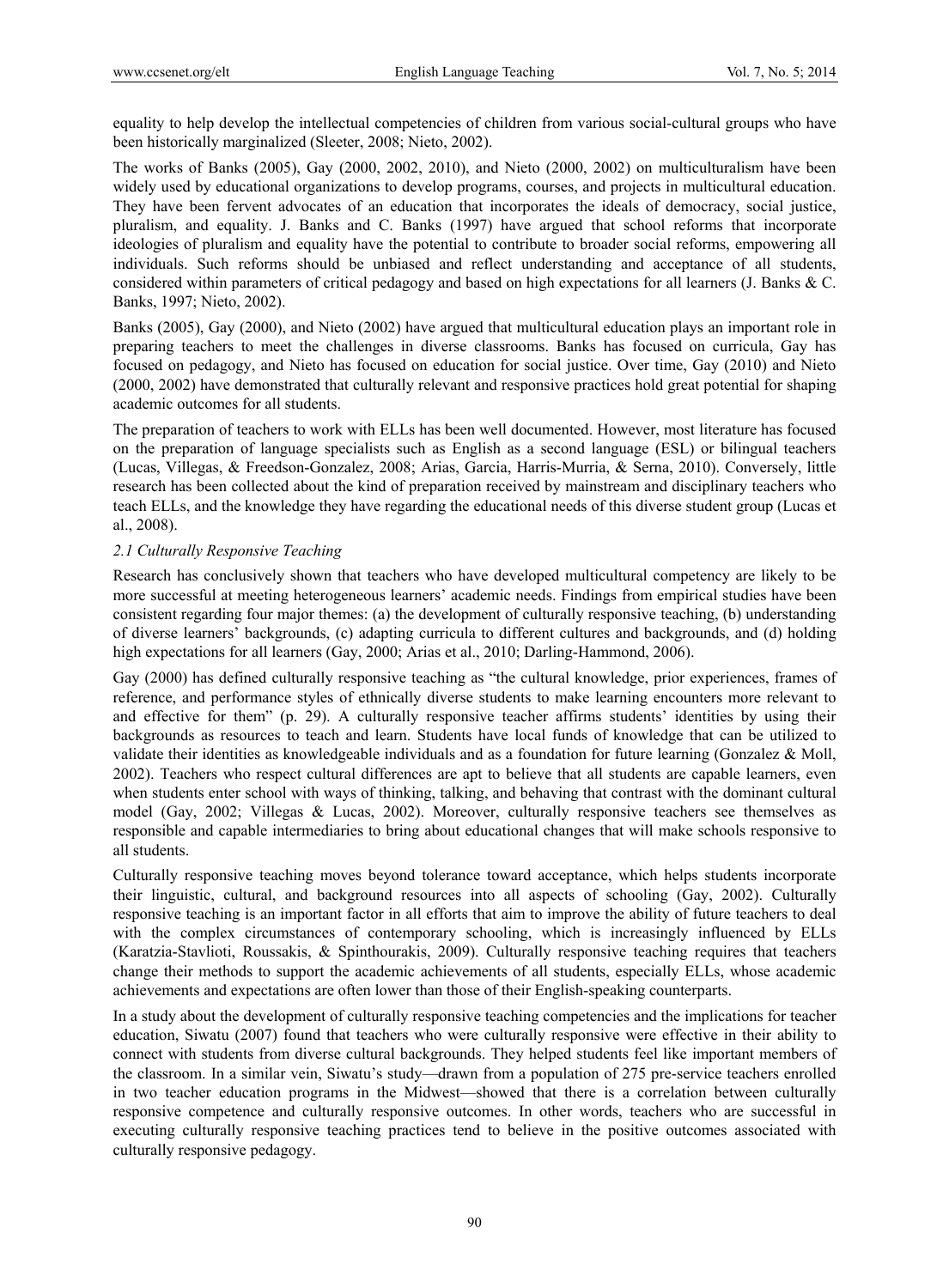Along the same lines, a study by Arias et al. (2010) related to competencies in secondary schools found that teachers needed to develop culturally responsive skills, such as incorporating students' background knowledge and community life, into their professional practices. They also found that teachers of ELLs needed to consider their students as resources that could be used to improve instruction and support learning in subject-matter classes. Studies by Arias et al. (2010) and Siwatu (2007) have demonstrated that teachers need to make their teaching methods culturally responsive.

## *2.2 Utilizing Students' Backgrounds*

Many teachers lack an understanding of how diverse learners construct knowledge, how the lives of their students are connected to their success in school, and how to teach in a way that builds on what their students already know while extending learning beyond familiar elements (Gay, 2002; Villegas & Lucas, 2002). Research has shown that teachers can deliberately access students' cultural backgrounds in daily learning practices (Gonzalez & Moll, 2002).

Gutstein, Lipman, Hernandez, and Reyes' study (1997) provided evidence that utilizing students' backgrounds and experiential knowledge is essential in the learning-teaching process. The study's purpose was to examine how mathematics instruction was affected by the inclusion of students' culture and informal knowledge in the daily curriculum in an elementary/middle school attended mostly by Mexican American students. Using instructional practices that built upon the students' backgrounds, the teachers helped the students develop not only critical thinking, but also assisted in the development of critical reasoning about knowledge in general. Teachers in the study discovered a close relationship between teaching mathematics and producing leaders among students from marginalized groups. Using the students' backgrounds as a teaching tool was shown to be an effective strategy to help learners acquire academic knowledge.

The development of an effective learning environment requires the use of curricula and instructional practices that promote students' growth. Brown (2003) emphasized the importance of integrating learners' culture into curricula. His study described several instructional strategies used by 13 teachers from seven cities throughout the U.S. to create cooperative and academically productive classrooms. Of critical importance in this study was the finding that successful instructional strategies involved establishing an environment in which teachers addressed students' cultural, emotional, and cognitive needs.

## *2.3 Importance of Expectations*

Another important element in delivering instruction to culturally and linguistically diverse learners is holding high expectations. Many instructional practitioners experience difficulties addressing the learning needs of ELLs (Santoro, 2007). A number of studies have supported the assertion that teachers who have high expectations for their students may positively affect students' academic achievement (Guillet, Martinek, Sarrazin, & Trouilloud, 2002; Guskey, 2002).

For example, in an effort to identify the reasons Latino and African American students failed or succeeded in mathematics, Gutierrez (2000) conducted a mixed method case study in eight urban high school departments of mathematics. This study found that the success of African American and Latino students in mathematics was due to the fact that the schools and teachers had high expectations of their students. Teachers were accessible and focused on positive student strengths rather than their weaknesses. Gutierrez concluded that this positive culture in the mathematics department affected students' performance.

Similarly, an exploratory study of six secondary schools in California and Arizona about academic success was conducted to find the rationale for language-minority students' achievement. Donato, Henze, and Lucas (1990) found that one of the key features that promoted these students' academic achievement was holding high expectations for them.

## *2.4 Teacher Preparation Needs*

As the U.S. ELL population increases, educators need to be well prepared to face cultural and linguistic diversity challenges and to comply with state and federal educational policies and standards (Bernhard, Diaz, & Allgood, 2005). Also, teachers have to develop teaching strategies that utilize students' backgrounds (Echevarria et al., 2007). Aspects of diversity, such as culture and language, have to be integrated into instructional activities to enhance the learning experiences of both diverse students and their mainstream English-speaking peers (Woods, Jordan, Loudoun, Troth, & Kerr, 2006).

Research has shown that many teachers have little knowledge about how to work effectively with culturally and linguistically different students. Teachers without proper training can experience feelings of anxiety, uncertainty, and intimidation (Guo, Arthur, & Lund, 2009). Preparation and cultural responsiveness are critically important in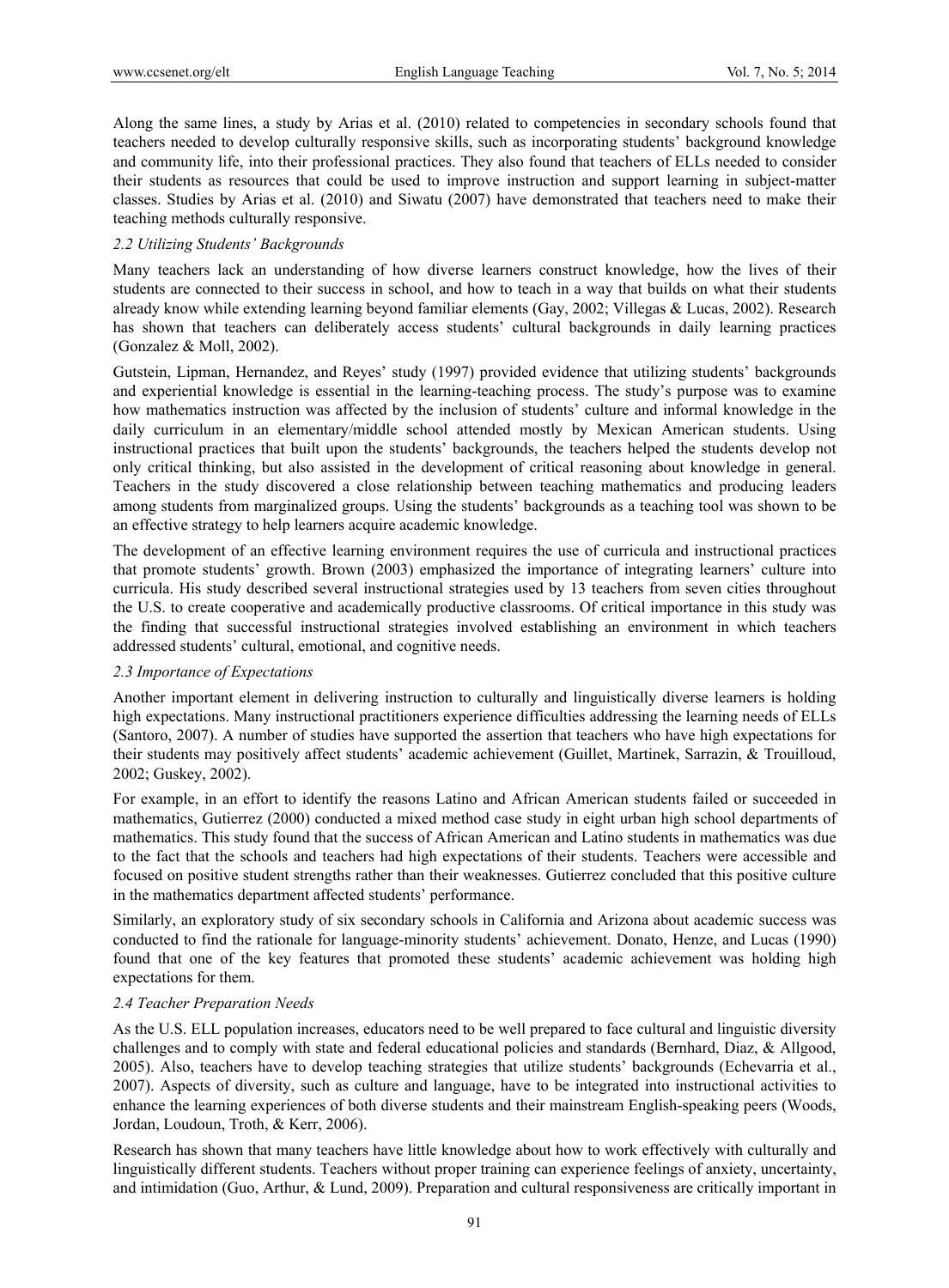the heterogeneous classroom setting (Bernhard et al., 2005). Teachers need guidelines to help them observe and interpret behaviors and beliefs to prevent negative assumptions associated with certain ethnic or linguistic groups. Yet few empirical studies have focused on examining teachers' perceptions of their preparation to teach in heterogeneous contexts.

## **3. Purpose of Study**

The purpose of this study was to investigate K-8 teachers' knowledge and understanding of their students' learning needs, and their perceptions of how well prepared they are to effectively deliver instruction to diverse learners. To achieve this goal two major research questions were asked:

1) What are teachers' perceptions of their preparation to effectively deliver instruction to learners with diverse cultural and linguistic backgrounds?

2) What kind of knowledge and understanding do teachers have about their linguistically and culturally different students' learning needs?

It was hypothesized that most teachers in K-8 contexts were ill-prepared to teach in heterogeneous classrooms, which was reflected in the integration—or lack thereof—of their students' cultural backgrounds in instructional practices.

This study was based on a theoretical framework of multicultural education as conceived by Banks (2005), Gay (2000), and Nieto (2002). As noted previously, Banks has focused on curricula, Gay on pedagogy, and Nieto on social justice. Because of the dimensions that each of these experts represent, multicultural education was deemed suitable for this study.

## **4. Method**

The research design was a single study using a mixed method approach in which qualitative and quantitative data were collected.

## *4.1 Research Site*

The research site selected for this study was the Kent Intermediate School District (KISD) of Kent County, Michigan. KISD serves 20 local public school districts and all non-public schools within Kent County's boundaries. KISD, directly or indirectly, serves almost 400 schools, more than 130,000 students, and 7,000 educators. Also, it provides an array of services to educators and families (Kent Intermediate School District, 2011). One of the goals of KISD is to help schools understand, instruct, and support the academic growth of students from different cultural and linguistic backgrounds. In the case of ELLs, KISD provides a wide range of resources to more than 8,000 students. KISD claims to identify and promote effective practices for assessment, data collection, and analysis of ELLs' learning.

## *4.2 Population Description and Sampling*

The targeted population in this study consisted mostly of teachers from kindergarten to eighth grade from different public and non-public urban, suburban, and rural schools within the KISD's boundaries. Teachers ranged from English language arts teachers to art and music instructors, most with a diverse student body in their classrooms.

Snowball sampling was chosen by the researchers. Since the researchers were not affiliated to any specific school and did not know the district's teachers, it was deemed appropriate to contact a knowledgeable person from KISD. A coordinator from the KISD's Diversity Educational Center agreed to assist with the study. The KISD diversity coordinator introduced the study and the study instrument to teachers she knew who met the characteristics of the desired population. Consequently, the survey was distributed to different teachers and school principals within KISD using the educational center's e-mail list. These educators and school administrators, in turn, distributed the survey instrument to their school personnel and acquaintances.

A total of 116 responses to the study's web-based questionnaire were collected. Of the 116, 89 responses (77%) were collected from the state of Michigan, 23 (20%) from four other states, and four (3%) from three different countries. As mentioned previously, the researchers' initial intention was to restrict the study to KISD teachers. However, due to the snowball sampling procedure, the survey reached national and international settings. After considering the number of respondents from various settings, the researchers ultimately decided to focus on Michigan (Table 1). They believed there would be more similarities among Michigan's schools than with other national or international schooling contexts. While student demographics may vary greatly from county to county, all public schools in Michigan have the same state standards and are administered by the same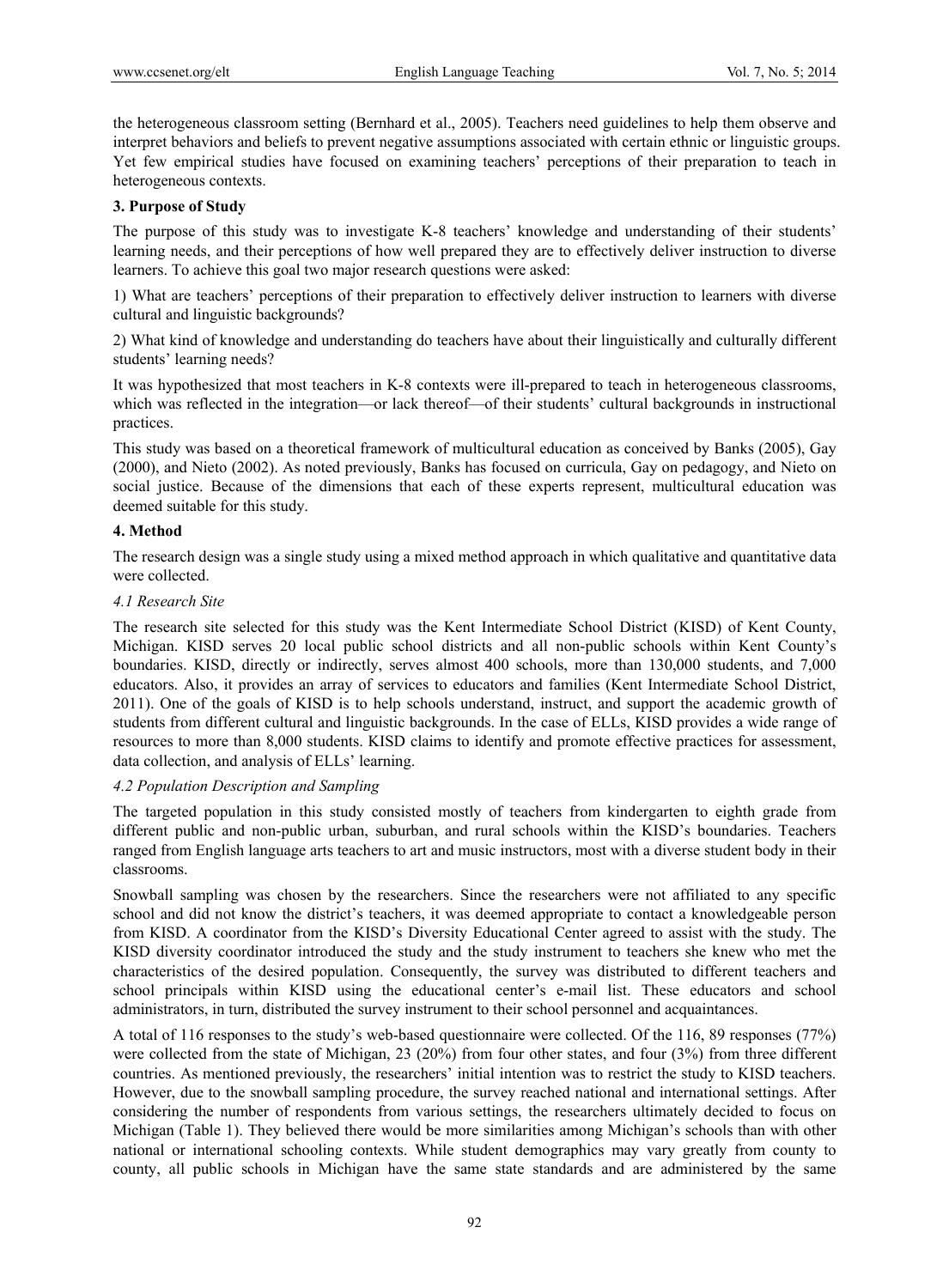department of education. Table 1 provides the breakdown by county, from the largest to the smallest number of participants.

| County                       | Number of Participants |
|------------------------------|------------------------|
| Allegan County               | $N = 4$                |
| <b>Barry County</b>          | $N = 2$                |
| <b>Berrien County</b>        | $N = 3$                |
| <b>Branch County</b>         | $N = 3$                |
| Delta County                 | $N = 3$                |
| <b>Grand Traverse County</b> | $N = 1$                |
| <b>Ingham County</b>         | $N = 1$                |
| Kent County                  | $N = 42$               |
| Lenawee County               | $N = 2$                |
| Mecosta County               | $N = 1$                |
| Muskegon County              | $N = 1$                |
| Oakland County               | $N = 1$                |
| <b>Schoolcraft County</b>    | $N = 1$                |
| St. Joseph County            | $N = 6$                |
| Van Buren County             | $N = 1$                |
| Wayne County                 | $N = 17$               |

Table 1. Breakdown of questionnaire participants by county

Total:  $N = 89$ 

#### *4.3 Participants' Backgrounds*

The data for this study were drawn from a population of K-8 teachers in the state of Michigan. Of the total sample ( $N = 89$ ), 76 (85%) were female and 13 (15%) were male. Two of the participants reported that they were administrators. Participants were asked to indicate their race/ethnicity: 84 (94%) indicated that they were White/Anglo, four (5%) indicated that they were Black/African American, and one (1%) indicated that she was American Indian/Alaskan Native. The sample included 42 teachers (47%) working in an urban district, 28 (32%) in a rural district, and 19 (21%) in a suburban district. Of the 89 participants, 53 teachers (59%) were working in elementary schools, 21 (24%) in middle schools, and 15 (17%) in high schools. Participants in this study were also asked to indicate languages spoken. Of the total number of respondents, 12 (13%) reported speaking Spanish and four (5%) indicated that they spoke another language (French, Russian, Vietnamese, and Ukrainian).

The analysis of the results was reported in the form of a Pearson chi-square test. The goal of this form of analysis is to ascertain whether observations on two or more variables, expressed in a cross-tabulation table, are independent of each other. For this study, the Pearson chi-square test was used to compare obtained frequencies on specific variables with expected frequencies, providing an indication of probability that significant differences were actually found (*p* value). The *p* value was set at .05, which is the standard significance level, to ascertain whether two or more variables were independent.

#### *4.4 Survey Instrument*

The instrument for this study was a web-based survey (Appendix A). It consisted of a three-part questionnaire, which included demographic information and closed-form and open-ended questions. The survey questions focused on the teachers' perceptions of their preparation for teaching in heterogeneous settings, as well as their knowledge, beliefs, and school support of multiculturalism. A Likert scale was used for the closed-form questions, with possible responses ranging from "Not at all" to "A lot." No numerical scoring values were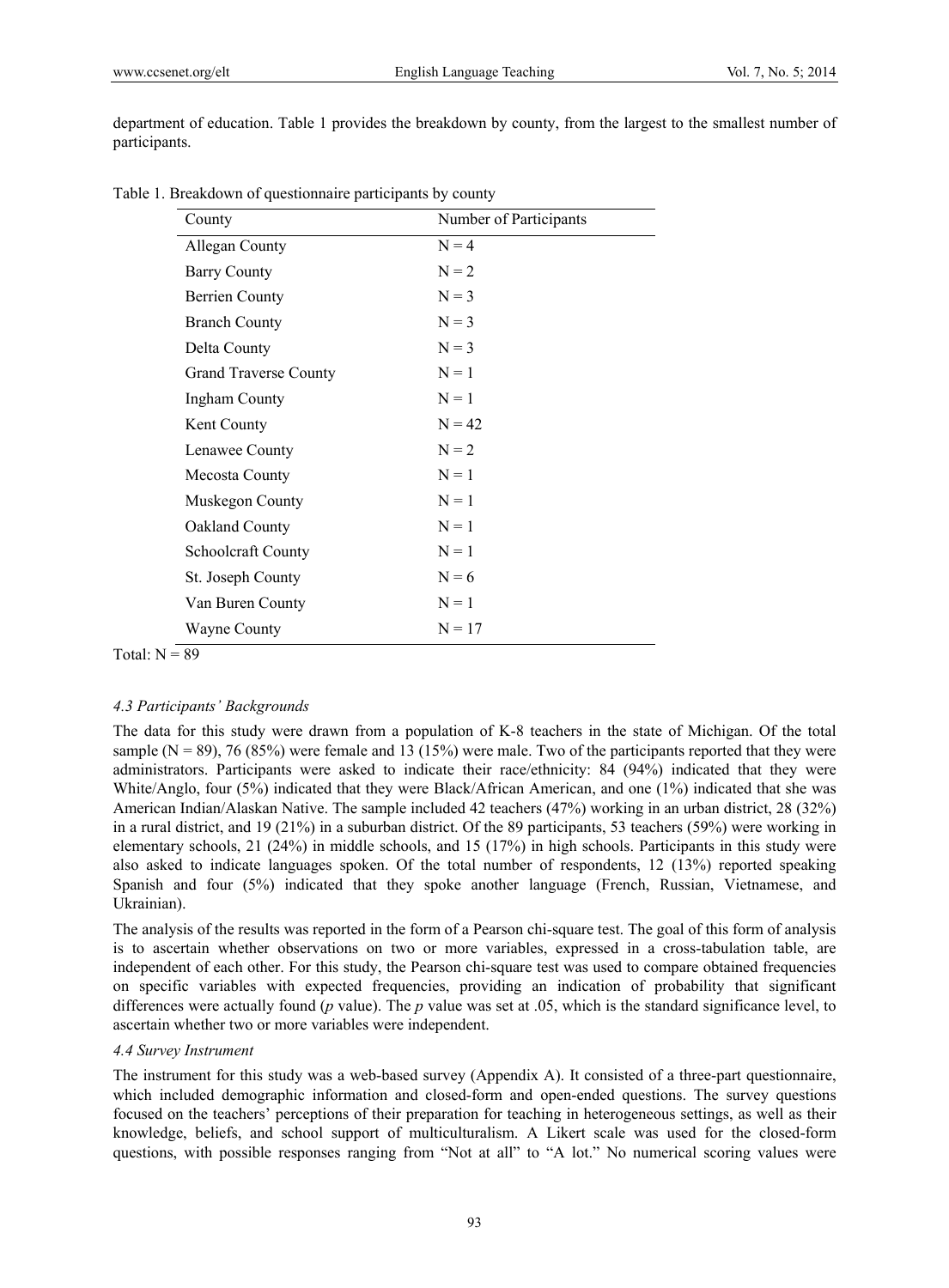attached to the Likert items. The open-ended questions were designed to elicit the teachers' personal perceptions related to their role and experiences in schools as general education teachers with multicultural students.

Consultants at Grand Valley State University's Statistical Consulting Center assisted with the development of the survey by formulating appropriate Likert-type questions. They also analyzed and revised the survey instrument, made recommendations for its layout online, and provided the researchers with the link for distribution to the participants.

After an initial set of questions was developed, the draft survey instrument was field tested twice in pilot studies with eight K-8 teachers not included in the final study. After these field tests, survey items were reworded and adjusted based on the results of the field tests and the comments and suggestions of the participating teachers.

Using Cronbach's alpha internal consistency scale, the results of the two field tests showed a questionable inter-rater reliability on a number of questions. The average measure of internal consistency was between .60 and .70, which was somewhat moderate. However, the survey was deemed suitable for collecting data.

After the final survey questionnaire was developed, revised, and posted online, the consent form for the study was added. Thus, the final full survey instrument included a consent form letter and the three-part web-based questionnaire:

Part 1 related to the participants' demographic data, including gender, racial and ethnic background, years of teaching experience, grade level, and languages spoken.

Part 2 consisted of eight closed-form questions designed to identify information pertaining to training in multiculturalism, experience in teaching diverse students, desire for additional training to work effectively with diverse students, and strategies employed with diverse learners in multicultural classrooms.

Part 3 offered two open-ended questions about the participants' opinions of multicultural education and the needs of diverse students in their schools.

# *4.5 Data Collection Procedures*

After the online survey link was provided for distribution, the researchers contacted the KISD diversity coordinator, who circulated the link among the participants from her organization's e-mail list. In addition, the coordinator endorsed the study by asking each contacted person to forward the link to teachers who might be willing to participate in the study.

Although the targeted population was intended to be recruited from within KISD's boundaries, the distribution of the population went beyond KISD. It ended up including populations from other counties across Michigan (e.g., Wayne County, Ingham County) and beyond. Due to variability in educational standards from state to state, the researchers elected to focus only on the information collected from counties in the state of Michigan.

## **5. Analyses of Data**

Personnel at the university's Statistical Consulting Center also assisted in the data analyses following collection. Descriptive statistics and inferential statistics were used for the data analyses.

# *5.1 Descriptive Statistics*

Descriptive statistics analyses allowed the researchers to describe, explain, and summarize the information gathered. The study data were summarized using a combination of tabulated description, graphical description, and statistical commentary. In addition, descriptive analyses involved examining the characteristics of individual variables by constructing a frequency distribution and percentages, which helped indicate the appropriate internal consistency of the survey items. Identifying the internal consistency of each item dealing with teachers' preparation and knowledge to instruct diverse learners revealed the extent to which the questionnaire items focused on the notion of preparation and knowledge of students' learning needs. Descriptive statistics also helped identify the distribution or spread of the marks in teachers' responses.

## *5.2 Inferential Statistics*

Since the use of descriptive statistics was simply to describe the output data and did not allow the researchers to make definitive conclusions related to the study's hypothesis, inferential statistics was used to make inferences about the population from observations and data analyses. By examining relationships between variables, inferential statistics helped the researchers make judgments about the probability that an observed difference between variables was dependable or that the observed results could have occurred by chance. Moreover, since this study involved examining the characteristics of individual variables using frequency distributions, chi-square tests of independence were the specific statistics used to explore relationships between variables in the data.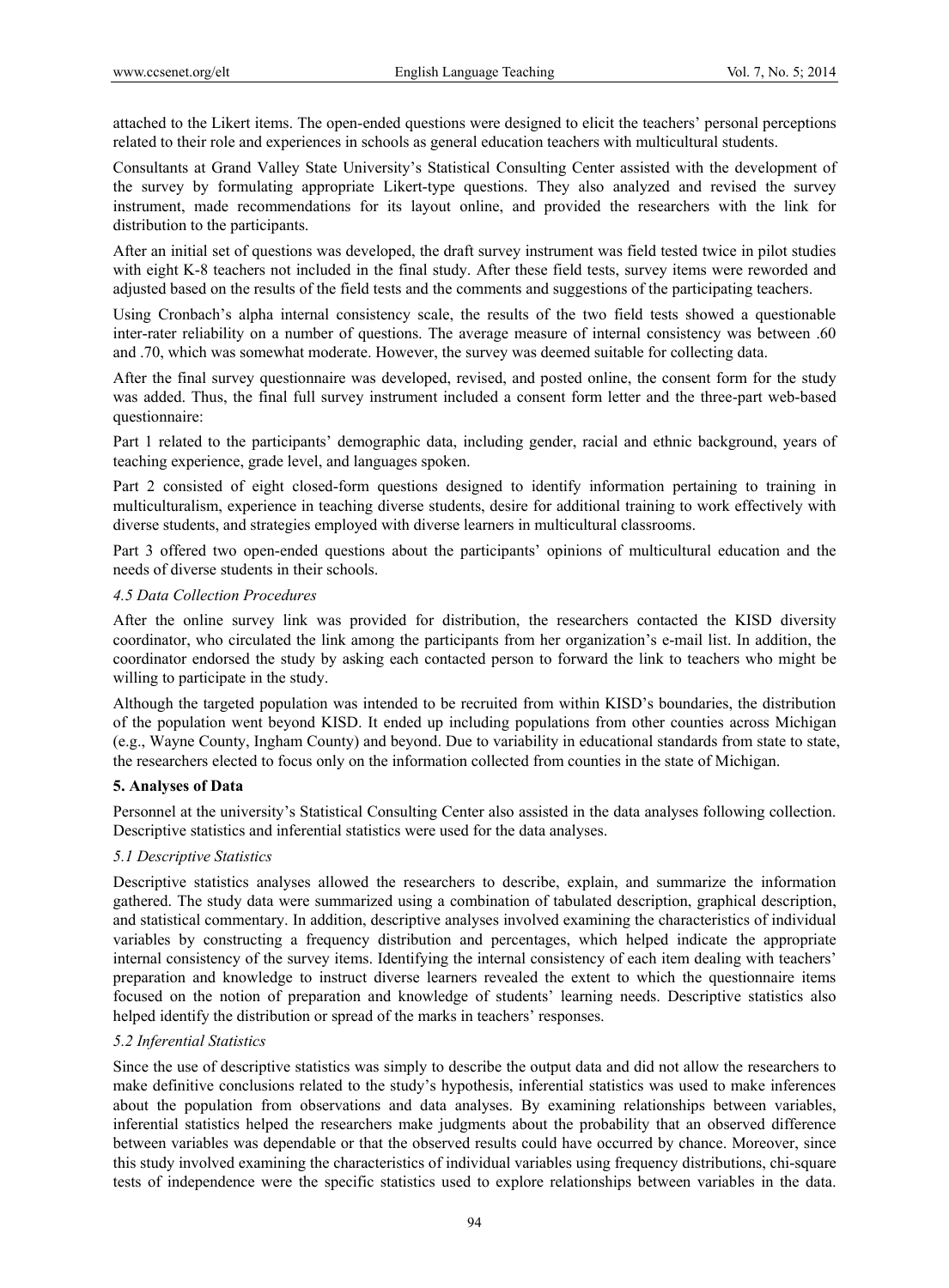Tests of independence allowed the researchers to estimate the likelihood that a relationship between variables in a sample actually occurred in the population.

#### *5.3 Narrative Analysis*

Finally, a narrative analysis of open-ended questions was conducted. Responses were synthesized and analyzed to describe variations and to explain relationships between responses that emerged from the qualitative data. The narrative analysis provided information about intangible factors, such as school support, that were not apparent in the quantitative data of the study. A narrative analysis also provided a human portrait of the phenomena under study: how teachers' teaching experiences were related to each other when working with linguistically and culturally diverse students. The researchers analyzed the whole set of responses looking for common themes, categories, and relationships that emerged across the data. Responses were organized and summarized looking for similarities and differences in the data to illustrate key themes in each question.

#### **6. Results**

The first research questions related to teacher perceptions to deliver effectively instruction to linguistically and culturally different learners. The intent of this question was to ascertain teachers' opinions about how they felt they were prepared to teach in a diverse cultural setting. This question was approached through the survey questions that dealt with participation in diversity awareness training, the effect of that training on their professional practice, and aspects they considered critically important for their professional context*.*

The results revealed that having a diverse classroom and being prepared to teach students from diverse backgrounds were closely related; the two variables were dependent (*p =* .002). Because the finding was statistically significant, the null hypothesis was rejected. As shown in Table 2, teachers (86%) were most likely to respond that they felt well prepared or very well prepared to teach linguistically and culturally different students when those teachers were already in a diverse or somewhat diverse classroom environment. A significant minority (45%) indicated that they felt well prepared or very well prepared even if they were not teaching in a diverse classroom environment. The researchers had hypothesized that teachers would feel unprepared to teach diverse learners. However, according to these findings, a total of 71 (80%) of the participating teachers stated that they felt prepared to teach diverse learners.

|                          | How prepared are you to teach linguistically and culturally diverse students? |                                     |              |  |
|--------------------------|-------------------------------------------------------------------------------|-------------------------------------|--------------|--|
|                          | Not prepared/somewhat<br>prepared                                             | Well-prepared/very<br>well-prepared | Total*       |  |
| Not diverse              | 6(55%)                                                                        | 5(45%)                              | 11 $(100\%)$ |  |
| Diverse/Somewhat diverse | 11 $(14%)$                                                                    | 66(86%)                             | 77 (100%)    |  |

Table 2. Teacher preparation to teach in linguistically and culturally diverse classrooms

*Note:* Figures in parenthesis refer to percentages and have been rounded up to whole numbers.

\*Total number of responses does not equal N of 89; one participant did not reply to this question.

Another subset of the first research question dealt with teacher participation in cultural awareness training. That subset related to areas such as healing racism, inclusion in the workplace, equity and social justice, and ESL and bilingual education. The chi-square test of independence revealed no significance among variables. Having a diverse classroom environment did not correlate with having participated in any of the above-mentioned areas. In this case, the researchers kept the null hypothesis as the two variables were independent from each other.

The same values were observed when participants were asked how much learning about diversity had helped them in their professional setting. The overall results were not significant, and some of the values were not large enough to be statistically significant. Teachers' learning about diversity to help them in their professional setting did not depend on how diverse or homogeneous their classroom environment was.

As for diversity training opportunities teachers would consider important if offered by the school district, the chi-squared test of independence showed significance only in language issues ( $p = .023$ ). As shown in Table 3, most teachers (89%) in diverse or somewhat diverse classrooms indicated that it would be important or critically important to be trained in language issues if this course were offered by the school. Sixty-four percent of those in currently non-diverse classrooms agreed with this importance. Thus, the two variables were related.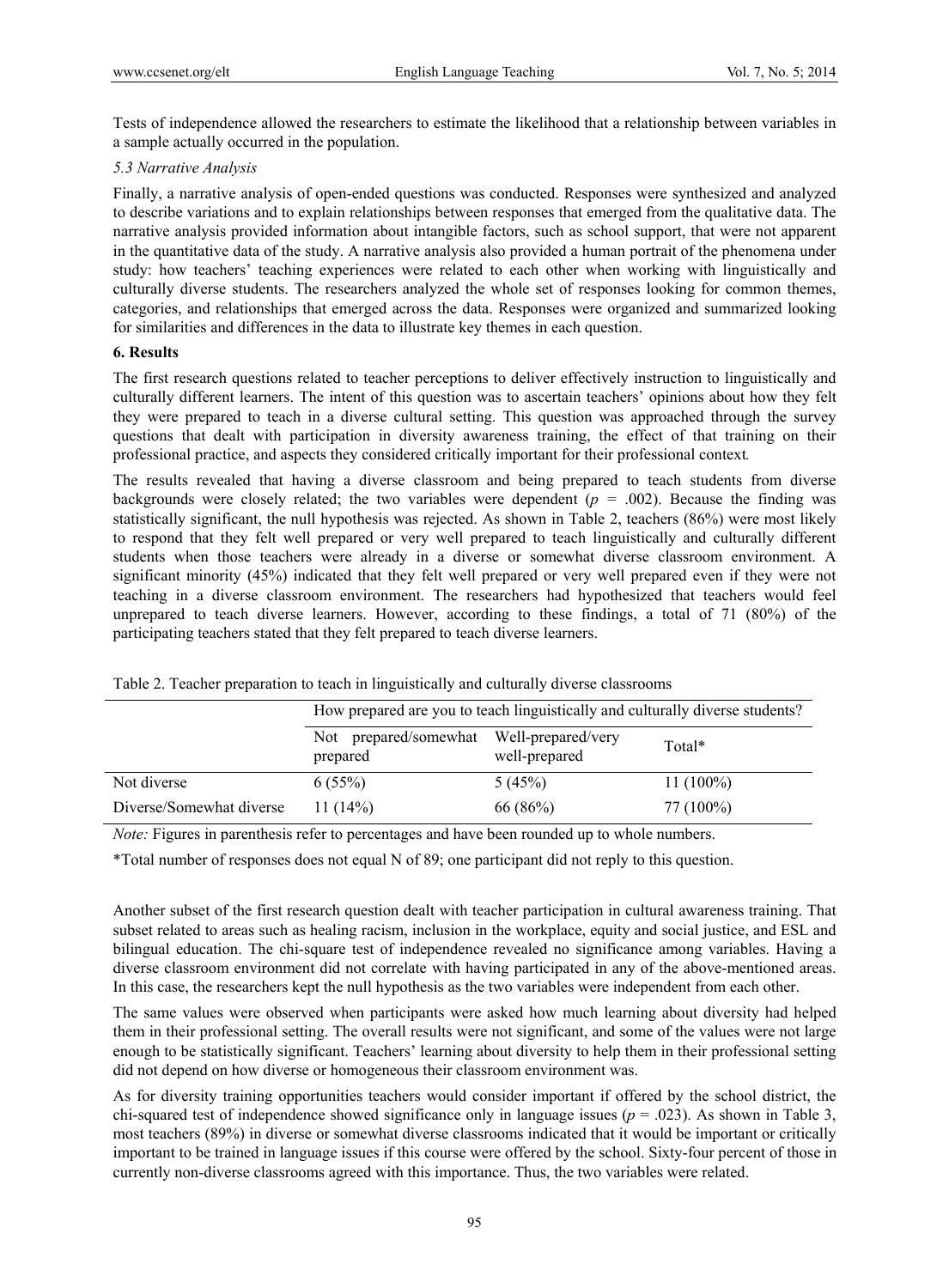|                             | If your school district wanted to offer you courses on diversity training, how<br>important would you consider language issues to be? |                                |              |  |
|-----------------------------|---------------------------------------------------------------------------------------------------------------------------------------|--------------------------------|--------------|--|
|                             | Not important/a little important                                                                                                      | Important/critically important | Total*       |  |
| Not diverse                 | 4(36%)                                                                                                                                | 7(64%)                         | 11 $(100\%)$ |  |
| Diverse/Somewhat<br>diverse | $8(11\%)$                                                                                                                             | 66(89%)                        | 74 (100%)    |  |

#### Table 3. Teaching diverse learners and participation in cultural awareness training

*Note:* Figures in parenthesis refer to percentages and have been rounded up to whole numbers.

\*Total number of responses does not equal N of 89; four participants did not reply to this question.

The qualitative information showed that teachers were not prepared to face and deliver instruction to a linguistically diverse set of students. They felt oftentimes inadequate and helpless when they could not assist their diverse students when they experienced difficulties understanding content related concepts. This feeling of ineffectiveness is well expressed by one of the participants who stated:

I would stand there watching my ELL students struggling with reading and telling me what the text was saying. Even when I put them in groups, they still experienced difficulties. On many occasions, I have observed that they could not communicate with group members, even after I explained what each of them was to do. I just hoped that I could be more useful to these learners. It is just overwhelming and at the end of the day, you are left with a bitter taste of being useless.

This feeling of inadequacy has brought a number of teachers to express their frustration toward the legal mandates that require that English learners be put as much as possible in the mainstream classroom. As mainstream teachers felt unprepared, they believed that English learners should be taught by teachers who have received specialized training. This sentiment was expressed by one the teachers who declared that: "Meeting the learning needs of ELLs is a big job. Students would greatly benefit from teachers who are trained to work with ELLs or are more experienced with ELL learners." The fact that mainstream teachers were unpleased with the placement options mandated by state and federal laws stemmed from the knowledge and understanding they had of their culturally and linguistically diverse learners, which constituted the second research question.

The second research sought to investigate the extent to which teachers had knowledge of and understood their linguistically and culturally different learners**.** As with Research Question 1, a Pearson chi-square test of independence was used to determine the relationship between having linguistically and culturally diverse classrooms and teachers' knowledge and understanding of their students' learning needs. Using the standard significance level of .05, assumptions of independence helped to determine whether the sample results were significant enough to conclude there was a relationship between the two variables. To identify the correlation between the two variables, the researchers' survey focused on topics that included teachers experiencing cultural barriers in attempting to work with diverse learners, the incorporation of culturally related topics in daily instructional practices, and school-wide activities that promote cultural awareness among staffs and students.

Cultural barriers were further divided into different aspects: language, traditions, attitudes and beliefs, education, and poverty. Results (Table 4) indicated that language was the most challenging cultural barrier that teachers experienced. Most teachers (70%) who had a linguistically and culturally diverse classroom experienced language-related barriers in attempting to accommodate diverse learners; only 30% indicated they did not. The difference in the results for those in non-diverse classrooms was less broad. The results proved to be statistically significant  $(p = .045)$ , and there was a relationship between the two variables. Thus, the results revealed that teachers were most likely to experience barriers in language when working with linguistically and culturally diverse learners in the classroom.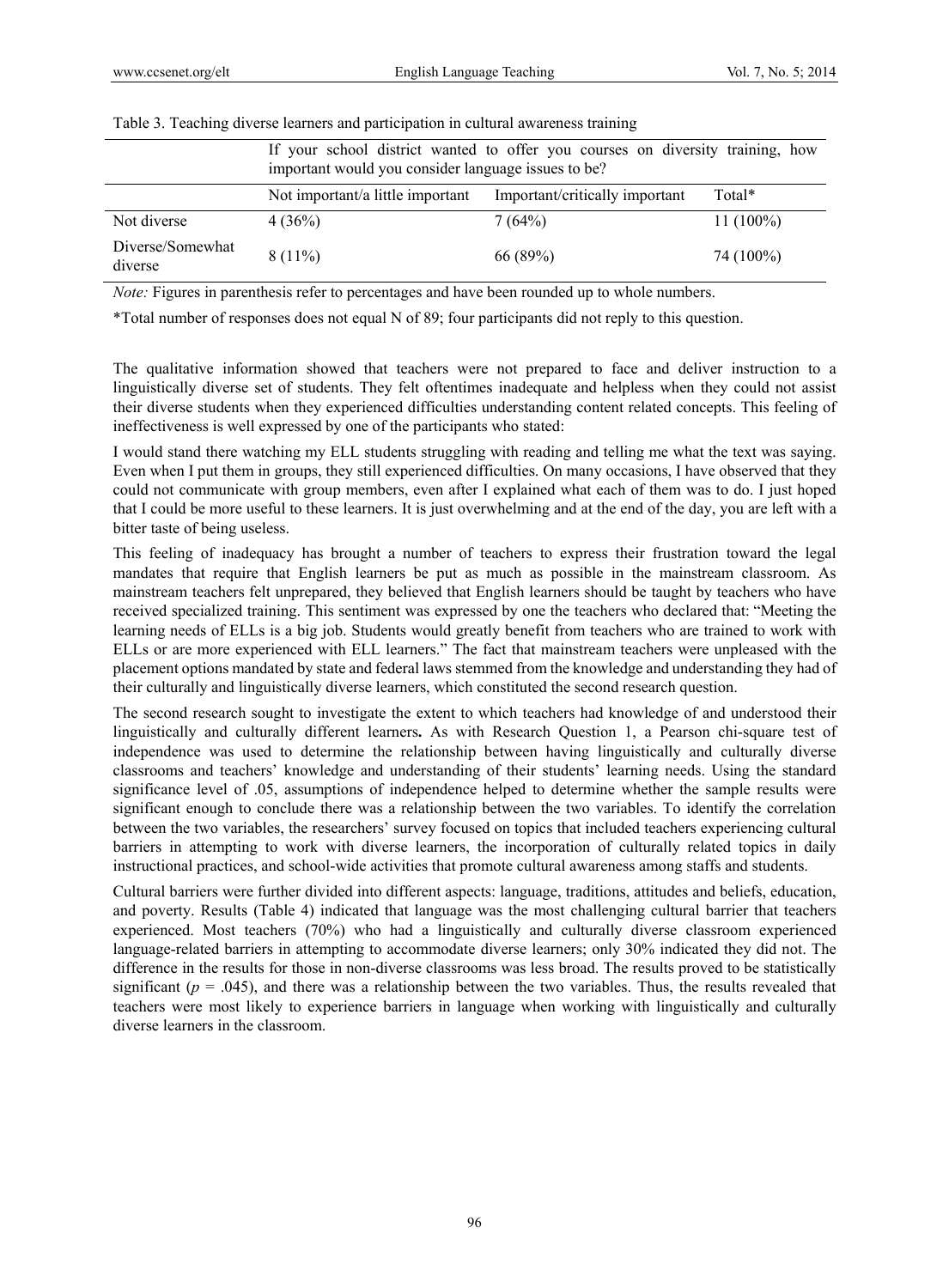#### Table 4. Teacher experience of cultural and linguistic barriers

|                             | To what degree have you experienced language as a cultural barrier<br>when working with diverse students? |                  |             |  |
|-----------------------------|-----------------------------------------------------------------------------------------------------------|------------------|-------------|--|
|                             | Not at all/A little                                                                                       | Moderately/A lot | Total*      |  |
| Not diverse                 | $6(60\%)$                                                                                                 | $5(40\%)$        | $11(100\%)$ |  |
| Diverse/Somewhat<br>diverse | $22(30\%)$                                                                                                | 52 (70%)         | 74 (100%)   |  |

*Note:* Figures in parenthesis refer to percentages and have been rounded up to whole numbers.

\* Total number of responses does not equal N of 89; four participants did not reply to this question.

When participants were asked about the extent to which they incorporated cultural topics into everyday lessons, and the degree to which activities were emphasized in schools that promoted cultural awareness within the school, the chi-square tests of independence showed no statistical significance. The researchers kept the null hypothesis; that is, the inclusion of cultural topics into daily teaching practice and school-wide promotion of cultural awareness were not likely to be related to classroom or school cultural and linguistic diversity.

The qualitative data showed that the teachers knew that it was essential to seek to understand the various cultures present in their classrooms. This was expressed by one of the teachers that asserted that: "You cannot fully understand a learner until you are aware where they came from, what he believes, and his cultural upbringing." Similar teachers seemed to be aware of the specific needs and challenges that the English learners posed. However, tailoring instruction to include their various learners was a demanding task. They stated that the pre-service as well in service training they received did not prove to be helpful in integrating their students' cultures in lesson plans and instructional delivery. One participant expressed how the training they received did not help them to be effective with English learners: "In college as well as during the professional development workshops that our districts organizes, instructors focus on culture and racial healing, but not how to integrate students' backgrounds in our teaching" This quotes underscores the fact that teachers are aware of the challenges that ELs pose that do not have the abilities and skills to meet their needs.

#### **7. Analysis of the Findings**

Two elements emerged that the researchers believed to be most important in teachers' perceptions of their preparation and their understanding of professional interaction with linguistically and culturally diverse students. These elements were language needs and diversity awareness.

#### *7.1 Language Needs*

The results from this study showed that teachers felt they had neither the linguistic background nor the methodology to teach ELLs in the mainstream classroom. Teachers stated that linguistically and culturally diverse students require extensive support to learn and develop academic English. They expressed their lack of training in language issues, how important training in language issues was to them, and how this lack of training affected their ability to help ELLs. As one of the participants in this study stated, "Meeting the learning needs of ELLs is a big job. Students would greatly benefit from teachers who are trained to work with ELLs or are more experienced with ELL learners." Many participants expressed the need to be provided with the knowledge and skills that would allow them to teach content-area subjects effectively to ELLs.

Meeting ELLs' learning needs is a critical concern for educators because these learners are expected to master content in English. This poses a great challenge for teachers to meet ELLs' language and academic needs. The National Education Association (2008) has already reported that teachers have expressed frustration about receiving little to no professional development or in-service training about methodologies to teach ELLs. Echevarria et al. (2007) and Rothenberg and Fisher (2007) also argued that research has shown many teachers are unprepared to teach in the diverse classroom. Language teaching methodological issues and diversity are intertwined.

## *7.2 Diversity Awareness*

The second critical issue that teachers felt they were unprepared to deal with related to integrating cultural elements into their daily instructional content. Although most teachers reported that they had received cultural awareness training, they were still unable to incorporate that cultural knowledge into every lesson. As stated by one of the participants: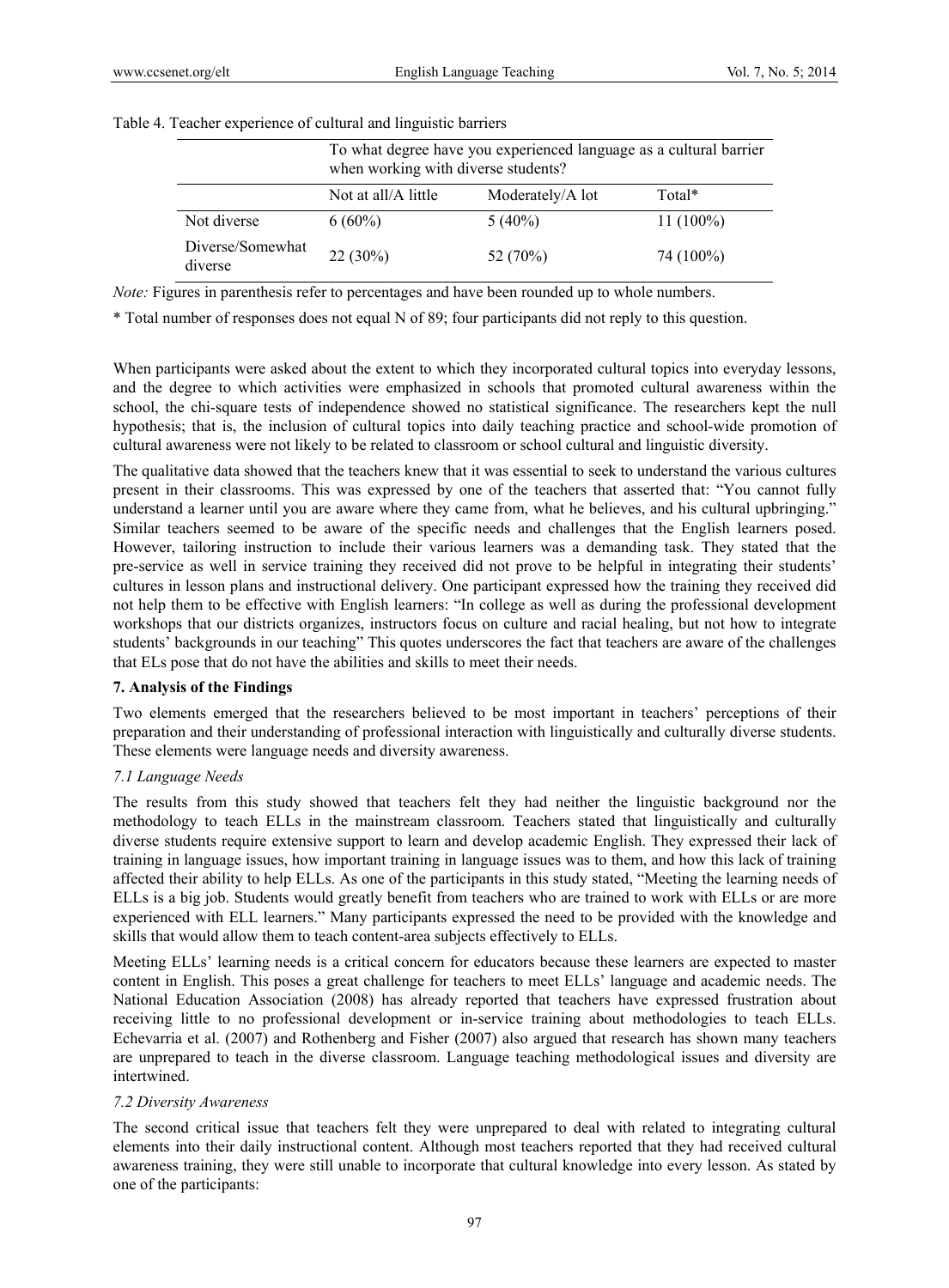Teachers strived to meet the needs of each student by taking into account their specific academic and cultural development needs. However, tailoring lessons to include cultures different from the Anglo-Saxon's showed it to be an arduous task as it required opening the door to a wide range of topics.

The findings in this study revealed that school districts in Michigan strive to provide educational practitioners with professional development workshops that focus on diversity awareness. However, educators still are not fully prepared to work in heterogeneous classrooms. Most workshops are geared toward discussing specific cultural and racial topics (e.g., healing racism) rather than designing cultural curricula and developing pedagogical methods for implementing these curricula. Professional development workshops do not appear to prepare teachers to be effective in integrating cultural elements into their daily lessons and interactions with ELL<sub>s</sub>

## **8. Discussion**

Teachers are critically important in helping students meet their academic needs and in preparing them for the workforce (Arias et al., 2010). Sleeter (2001) has argued that multicultural and culturally responsive teachers need to be brought into schools to meet the needs of diverse students. The way teachers are prepared today to meet the needs of these diverse learners varies across states. This preparation is based on state and federal policies and mandates (Arias, Faltis, & Ramirez-Marin, 2010).

There were two purposes for this study: (a) to investigate teachers' perceptions of their preparation, in Michigan, to teach linguistically and culturally diverse students, and (b) to explore the kind of knowledge and understanding that teachers felt they had of their diverse students' learning needs.

Findings from this study revealed that teachers' perceptions of their readiness to teach linguistically and culturally diverse students correlated with whether the classroom was culturally diverse or homogenous. Similarly, the participating teachers' knowledge about these diverse learners' academic needs was related to the diversity within the classroom environment. The more diverse linguistically and culturally their classroom was, the more teachers felt they needed knowledge and skills related to teaching these linguistically and culturally diverse learners.

Findings revealed that teachers recognized explicit knowledge about cultural diversity is essential to meeting the educational needs of an ethnically and linguistically diverse student body. Teachers, to some extent, felt prepared to teach in culturally diverse classroom environments. However, they did not feel prepared to deliver instruction to linguistically different students. Results also revealed that teachers need effective training in methodology for teaching disciplinary content and language to ELLs. Teachers agreed that professional development courses, beyond initial training in teacher training colleges, should focus on ELLs' issues.

In addition, findings from this study showed that teachers have explored ways in which their educational practices might enhance understanding and appreciation of linguistic and cultural diversity. However, what teachers found challenging was the integration of different aspects of diversity (e.g., language, cultural background) into everyday lessons in different subjects. Teachers were unable to incorporate their knowledge into every lesson; using students' diversity as an asset in every lesson proved to be a challenge. The results also indicated that teachers considered the culture and beliefs of all students to be very important. However, customizing lessons to include cultures and beliefs was an arduous task.

The results from this study show that teachers are gradually becoming culturally responsive. The participating teachers actively sought knowledge about other cultures and ethnic groups through means available to them. In addition, they implemented accommodations for linguistically and culturally different students (e.g., using culturally specific learning style strategies, paying attention to cultural values and behaviors). They also reported that they examined beliefs, values, and behaviors within the school environment that could have positive or negative effects on culturally and linguistically diverse learners. Nonetheless, many educators found the task of meeting students' diverse needs to be overwhelming.

The fact that teachers found they were unprepared to teach linguistically different students can be related to the U.S. national educational environment. Many states in the U.S. do not require their educational practitioners to be trained in English language development or bilingual education teaching methodologies. Michigan is such a state. However, as school districts have had to be responsive to federal mandates of the No Child Left Behind Act (U.S. Department of Education, 2008), some teachers have received training that prepares them to teach in a heterogeneous setting.

Although in-service professional workshops are organized by various school districts to develop teachers' cultural sensitivity, they do not specifically deal with integrating students' cultures into daily instructional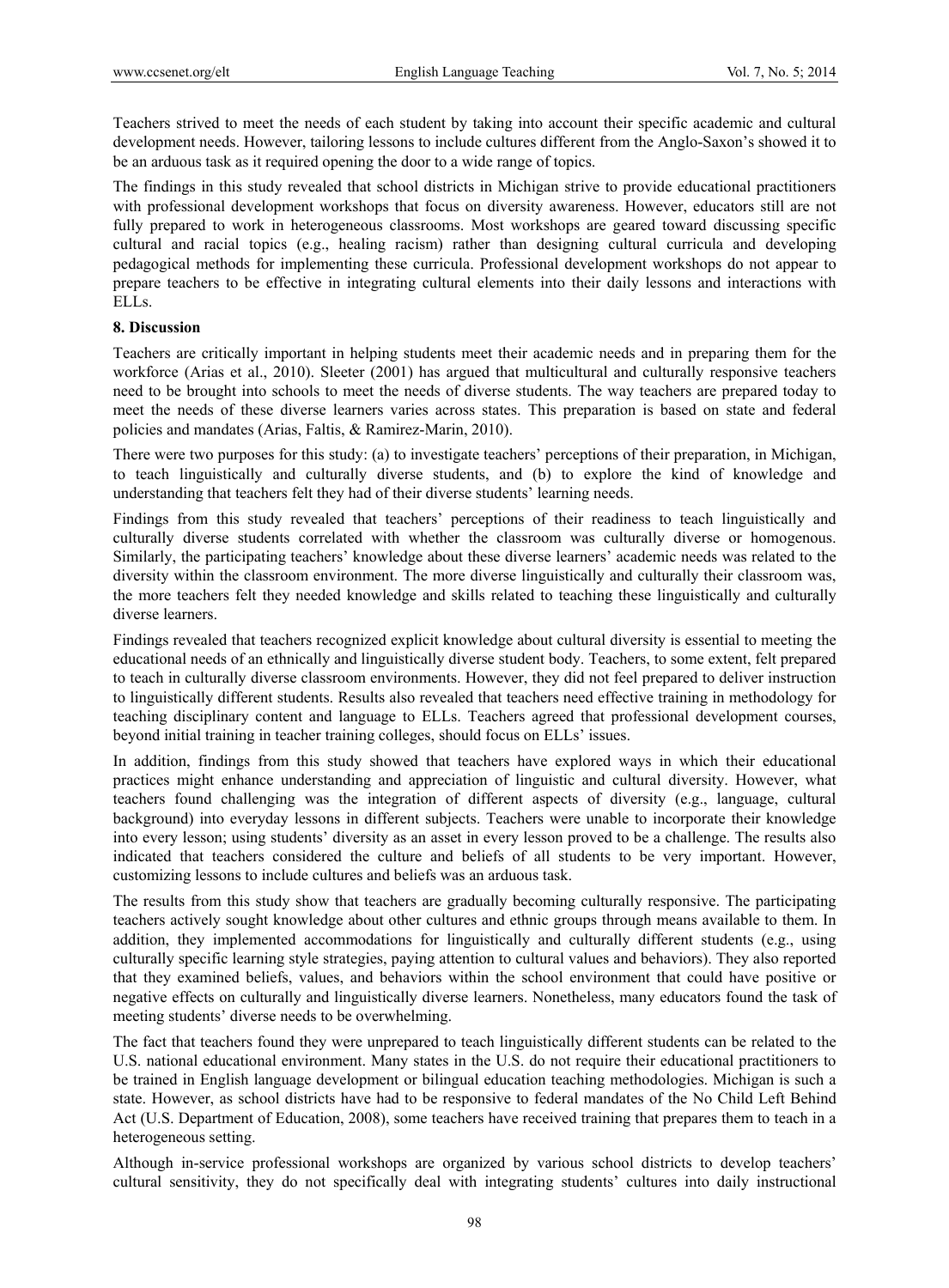practices. Hence, teachers are unable to effectively integrate students' cultural backgrounds into their planning and lesson delivery. These workshops often aim at only raising awareness or developing sensitivity toward various cultures and races.

#### *8.1 Implications and Recommendations*

The results from this study have important implications for classroom teachers and school and district administrators. Today's classrooms are linguistically and culturally diverse. As such, all teachers need to incorporate strategies that support not only the learning of linguistically and culturally diverse learners, but also the learning of native English speakers (Echevarria et al., 2007). Teachers must be prepared to work with diverse student populations and to incorporate practices that are consistent with the principles of multicultural education (Nieto, 2002). Practices such as the creation of a classroom community that models culturally responsive teaching and promotes understanding about students' learning styles (Nieto, 2002) must be implemented and should become part of the daily instructional routines. Teachers can use what they know about their students to make learning meaningful. One way of implementing cultural knowledge in daily practices is the use of funds of knowledge. However, before that, curricula need to be revised to include the exploration of cultural issues such as language and cultural backgrounds.

Another implication that can be drawn from these results relates to language and academic content-area teaching. Mainstream teachers and disciplinary area teachers—regardless of whether school districts provide workshops focused on methodologies for teaching English to speakers of other languages—must adapt their professional practices to the academic and linguistic level of their students. Echevarria et al. (2007) and Rothenberg and Fisher (2007) have provided specific strategies that range from purely teaching strategies of content to integrating students' cultural capital into instruction.

Administrators at building and district main offices need to provide teachers with hands-on in-service workshops during which teachers design and implement lesson plans that integrate culture, language, and content. Cultural sensitivity or awareness workshops are insufficient in helping teachers be effective in the heterogeneous classroom. Given that most classroom practitioners lack experience in teaching linguistically and culturally diverse learners, courses specific to language and culture teaching strategies should be given in schools. The knowledge and skills gained from these courses can lead to pedagogical practices that will incorporate diversity into different lesson topics, regardless of the discipline and content.

## *8.2 Study Limitations*

Although this study used a mixed method design as an investigation tool, the sampling method used could limit the generalizability of the findings. Snowballing is a non-probabilistic sampling method that relies heavily on referrals from initial participants to generate additional participants. As such, the researchers did not have control over the number of participants. That was clearly shown through the participation of teachers outside of Kent County and even the state of Michigan. In addition, other teachers beyond the participants' professional networks could not participate in the study.

Another limitation was the instrument used, which consisted of a Likert-scale questionnaire with two open-ended questions. Future studies could employ interviews and classroom observations to study the extent to which teachers integrate culture into their daily lessons.

#### **9. Conclusion**

This study showed that, although many mainstream teachers (80%) stated they felt prepared to teach in a classroom that was culturally and linguistically heterogeneous, in some ways they had neither the cultural knowledge nor the professional skills to implement curricula that were congruent with students' cultures and linguistic backgrounds. It is imperative that teacher training colleges implement courses that prepare teachers to develop curricula and materials that are compatible with students' home cultures. Likewise, schools districts need to implement professional development workshops that go beyond cultural sensitivity issues to show their teachers how to plan and teach leaning units that integrate cultures across the curriculum. States that do not have policies compelling schools to integrate learners' cultural and linguistic backgrounds need to pass such laws. Otherwise, school districts will not feel obligated to adapt their practices to culturally and linguistically different students' issues. Academic success and high test scores will not be achieved if very limited, and often inappropriate, accommodations are applied in the learning setting.

#### **References**

Arias, M. B., Faltis, C. C., & Ramirez-Marin, F. (2010). Identifying relevant competencies for secondary teachers of English learners. *Bilingual Research Journal*, *33*(3), 307-328.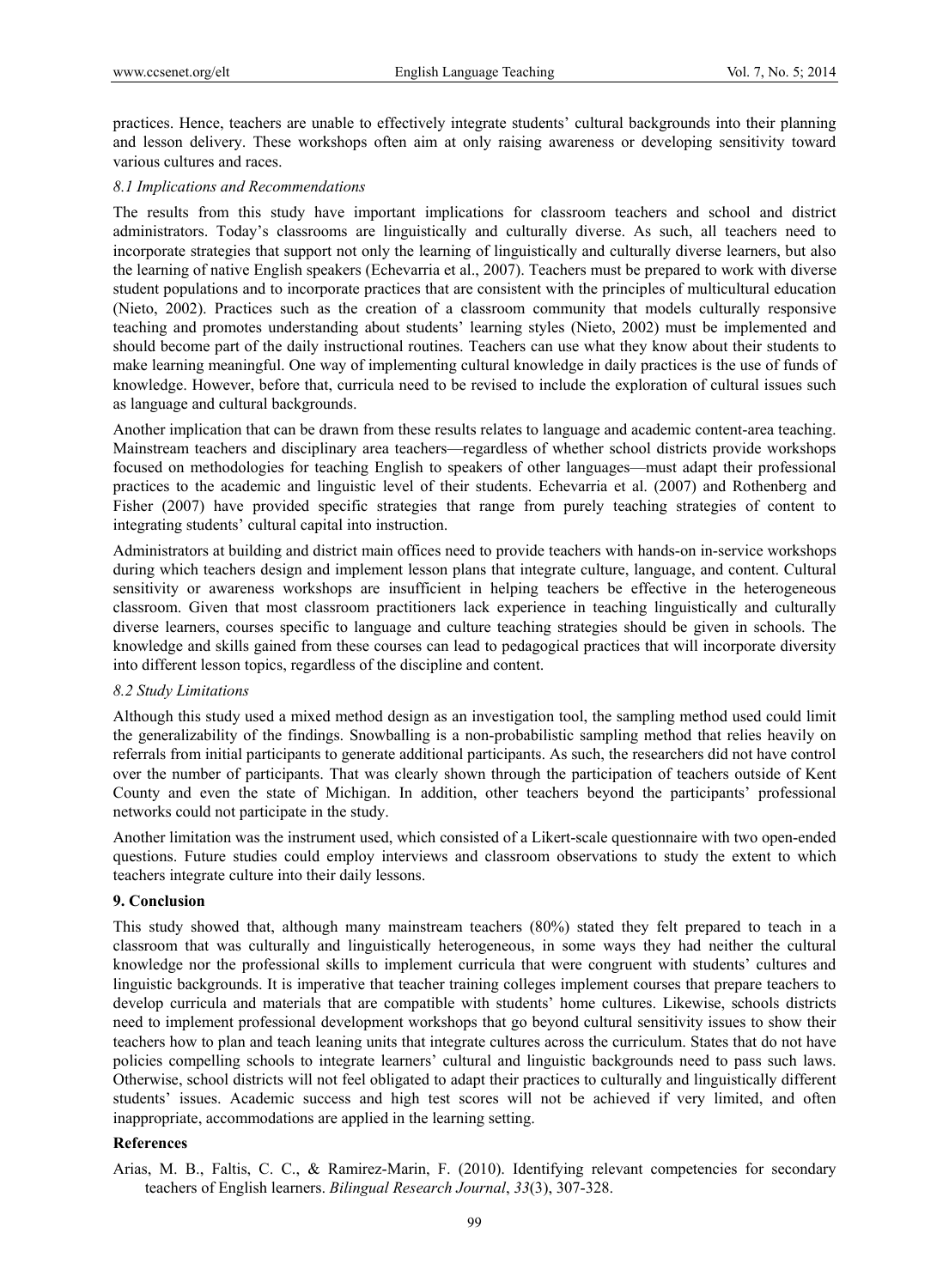- Arias, M. B., Garcia, E., Harris-Murria, N. J., & Serna, C. (2010). Developing responsive teachers: A challenge for a demographic reality. *Journal of Teacher Education*, *61*(1-2), 132-142. http://dx.doi.org/10.1177/0022487109347878
- Banks, J. A. (2005). *Cultural diversity and education* (5th ed.). Boston, MA: Pearson.
- Banks, J. A., & Banks, C. A. M. (1997). *Multicultural education: Issues and perspectives* (3rd ed.). Boston, MA: Allyn and Bacon.
- Bernhard, J. K., Diaz, C. F., & Allgood, I. (2005). Research-based teacher education for multicultural contexts. *Intercultural Education*, *16*(3), 263-277. http://dx.doi.org/10.1080/14675980500211873
- Brown, D. (2003). Urban teachers' use of culturally responsive management strategies. *Theory into Practice*, *42*(4), 277-282.
- Darling-Hammond, L. (2006). Constructing 21st century teacher education. *Journal of Teacher Education*, *57*(3), 300-314.
- Donato, R., Henze, R., & Lucas, T. (1990). Promoting the success of Latino language-minority students: An exploratory study of six high schools. *Harvard Educational Review*, *60*(3), 315-340.
- Echevarria, J., Vogt, M. E., & Short, D. J. (2007). *Making content comprehensible for English learners*. *The SIOP model*. Boston, MA: Pearson.
- Gay, G. (2000). *Culturally responsive teaching: Theory, research, and practice*. New York, NY: Teachers College Press.
- Gay, G. (2002). Preparing culturally responsive teachers: Rethinking the curriculum. *Journal of Teacher Education*, *53*(1), 20-32.
- Gay, G. (2010). Acting on beliefs in teacher education for cultural diversity. *Journal of Teacher Education*, *61*(1-2), 143-152.
- Gonzalez, N., & Moll, L. C. (2002). Cruzando el puente: Building bridges to funds of knowledge. *Educational Policy*, *16*(4), 623-641.
- Guillet, E., Martinek, T. J., Sarrazin, P. G., & Trouilloud, D. D. O. (2002). The influence of teacher expectations on student achievement in physical education classes: Pygmalion revisited. *European Journal of Social Psychology*, *32*(5), 591-607.
- Guo, Y., Arthur, N., & Lund, D. (2009). Intercultural inquiry with pre-service teachers. *Intercultural Education*, *20*(6), 565-577. http://dx.doi.org/1080/14675980903448619
- Guskey, T. T. R. (2002). Professional development and teacher change. *Teachers and Teaching, Theory and Practice*, *8*(3), 381-391.
- Gutiérrez, R. (2000). Advancing African-American, urban youth in mathematics: Unpacking the success of one math department. *American Journal of Education*, *109*(1), 63-111.
- Gutstein, E., Lipman, P., Hernandez, P., & Reyes, R. (1997). Culturally relevant mathematics teaching in a Mexican American context. *Journal for Research in Mathematics Education*, *28*(6), 709-737.
- Hutchinson, M., & Hadjioannou, X. (2011). Better serving the needs of limited English proficient (LEP) students in the mainstream classroom: Examining the impact of an inquiry-based hybrid professional development program. *Teachers & Teaching*, *17*(1), 91-113. http://dx.doi.org/10.1080/13540602.2011.538499
- Johnson, L. (2003). Multicultural policy as social activism: Redefining who "counts" in multicultural education. *Race, Ethnicity and Education*, *6*(2), 107-121. http://dx.doi.org/10.1080/1361332032000076436
- Karatzia-Stavlioti, E., Roussakis, Y., & Spinthourakis, J. A. (2009). Pre-service teacher intercultural sensitivity assessment as a basis for addressing multiculturalism. *Intercultural Education*, *20*(3), 267-276.
- Kent Intermediate School District. (2011). *Collaborating to serve students, schools and communities: Annual report 9-10*. Retrieved from http://www.kentisd.org/downloads/administrative\_files/annual\_report\_0910.pdf
- Lucas, T., Villegas, A. M., & Freedson-Gonzalez, M. (2008). Linguistically responsive teacher education: Preparing classroom teachers to teach English language learners. *Journal of Teacher Education*, *59*(4), 361-373.